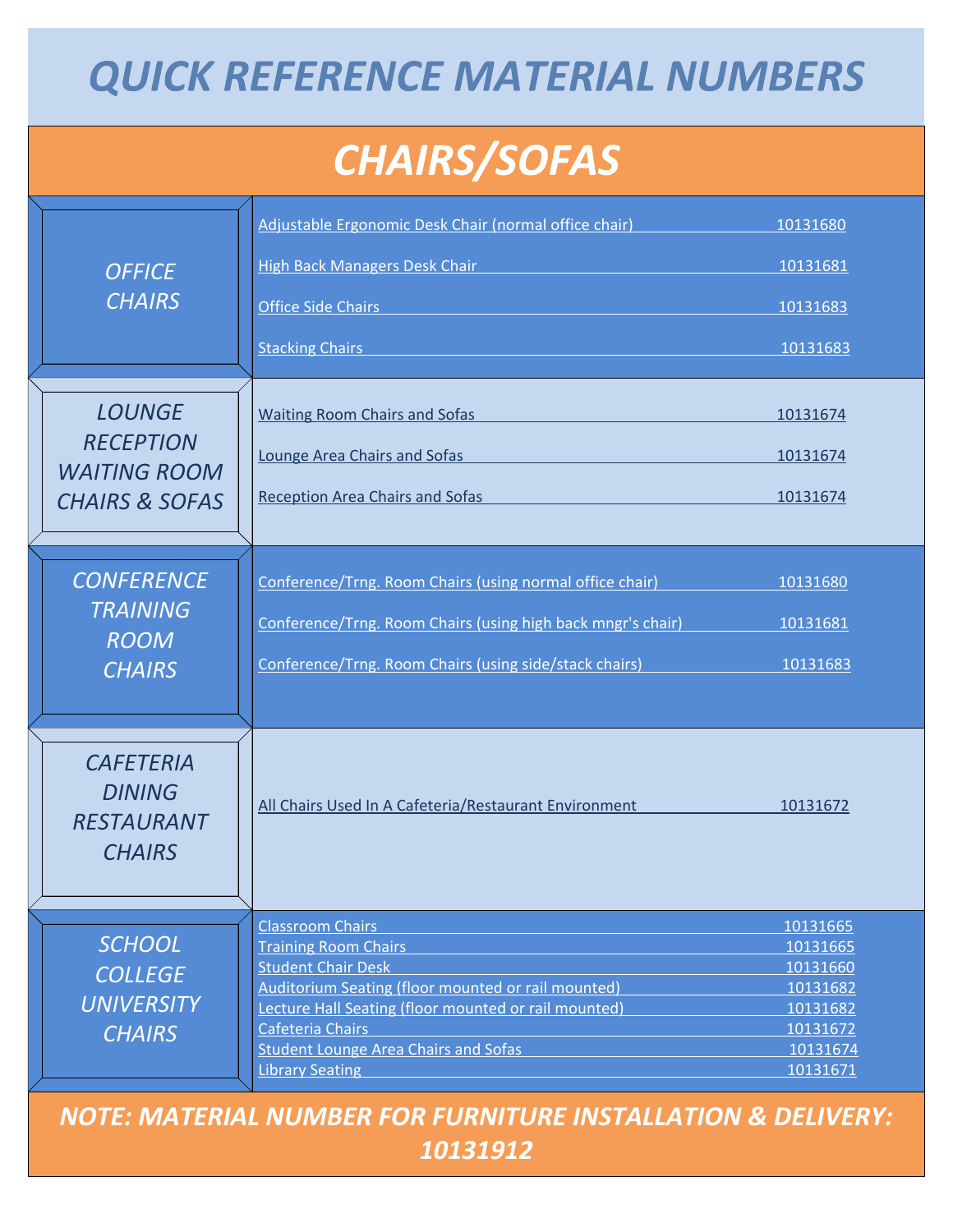| <b>DESKS</b>                                                          |                                                                                                                                                                                                                                 |                                                                      |  |  |
|-----------------------------------------------------------------------|---------------------------------------------------------------------------------------------------------------------------------------------------------------------------------------------------------------------------------|----------------------------------------------------------------------|--|--|
| <b>OFFICE</b><br><b>DESKS</b>                                         | Office Desks (standard double pedestal desk)<br>Office Desk (w/secretarial return)<br><b>Credenzas</b><br>Hutches (with or without shelves/doors)<br><b>Computer Support Desk</b><br>Bookcases/Bookshelves                      | 10131677<br>10131677<br>10131677<br>10131677<br>10131624<br>10131678 |  |  |
| <b>SCHOOL</b><br><b>COLLEGE</b><br><b>UNIVERSITY</b><br><b>DESKS</b>  | <b>Teacher Desk/Lecture Room Desk</b><br>Student Desk (chair desk or freestanding desk)<br><b>Administrative Desk</b><br><b>Computer Support Desk</b><br>Dormitory/Hospitality Desk<br><b>Study Carrels (library/classroom)</b> | 10131629<br>10131660<br>10131629<br>10131624<br>10131627<br>10131670 |  |  |
| <b>TABLES</b>                                                         |                                                                                                                                                                                                                                 |                                                                      |  |  |
| <b>OFFICE</b><br><b>TABLES</b>                                        | <b>Conference Tables</b><br><b>Training Tables</b><br>Side Tables - Sofa Tables - Occasional Tables                                                                                                                             | 10131679<br>10131679<br>10131675                                     |  |  |
| <b>LOUNGE</b><br>$\&$<br><b>RECEPTION AREA</b><br><b>TABLES</b>       | <b>Lounge/Reception Occasional Tables</b><br>Side Tables - Sofa Tables - Occasional Tables                                                                                                                                      | 10131675<br>10131675                                                 |  |  |
| <b>SCHOOL</b><br><b>COLLEGE</b><br><b>UNIVERSITY</b><br><b>TABLES</b> | <b>Library Tables</b><br><b>Study Carrels (library/classroom)</b><br>Cafeteria Tables<br>Lab/Science Tables<br><b>Classroom/Activity Tables</b>                                                                                 | 10131671<br>10131670<br>10131663<br>10131664<br>10131662             |  |  |

*NOTE: MATERIAL NUMBER FOR FURNITURE INSTALLATION & DELIVERY:* 

*10131912*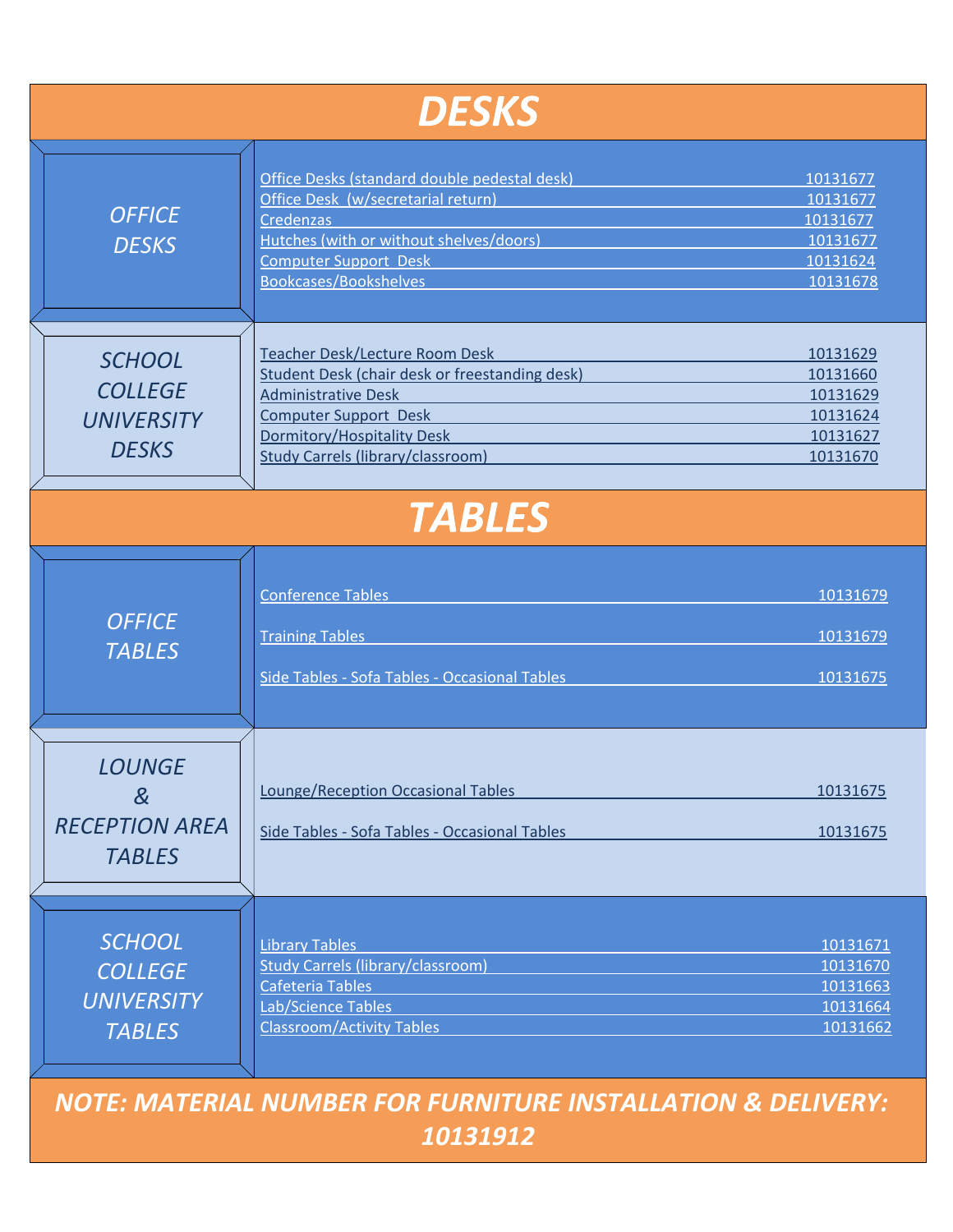| <b>SHELVING/BOOKCASES</b>                                                   |                                                                                                                                                                                                                            |                                                          |  |  |
|-----------------------------------------------------------------------------|----------------------------------------------------------------------------------------------------------------------------------------------------------------------------------------------------------------------------|----------------------------------------------------------|--|--|
| <b>OFFICE</b><br><b>SHELVING</b><br>$\&$<br><b>BOOKCASES</b>                | Bookcases/Shelving (freestanding)<br>High Density Shelving - "Movable Isle" (powered or manual)                                                                                                                            | 10131678<br>10131666                                     |  |  |
| <b>SCHOOL</b><br><b>COLLEGE/UNIV</b><br><b>SHELVING</b><br><b>BOOKCASES</b> | <b>LIBRARY SHELVING</b><br>Library/Classroom Book Carts<br>High Density Shelving - "Movable Isle" (powered or manual)                                                                                                      | 10131669<br>10131669<br>10131666                         |  |  |
| <b>CAFETERIA</b><br><b>KITCHEN</b><br><b>RESTAURANT</b><br><b>SHELVING</b>  | <b>Metal/Stainless Wire Rack Shelving</b>                                                                                                                                                                                  | 10131678                                                 |  |  |
| FILING CABINETS/SHELVING                                                    |                                                                                                                                                                                                                            |                                                          |  |  |
| <b>FILING CABINETS</b><br>$\&$<br><b>SHELVING</b><br><b>FOR ALL AREAS</b>   | <b>High Density Shelving</b><br>Lateral/Vertical Filing Cabinets (metal or wood)<br>Movable Isle (manual or powered)<br><b>Rotary Filing Cabinets</b><br><b>Bookcases/Book Shelves</b>                                     | 10131666<br>10131667<br>10131668<br>10131668<br>10131678 |  |  |
| <b>CUBICLES &amp; PANEL SYSTEMS</b>                                         |                                                                                                                                                                                                                            |                                                          |  |  |
| <b>CUBICLES</b><br>$\&$<br><b>PANEL SYSTEMS</b>                             | Modular Panel Systems (includes panels/worksurfaces, etc.)<br>Open Plan Desking (low height modular desks)<br><b>Full Height Walls (Demountable Wall Systems)</b><br>Accessories purchased with modular/open plan systems) | 10131688<br>10131689<br>10131687<br>10131685             |  |  |
| <b>NOTE: MATERIAL NUMBER FOR FURNITURE INSTALLATION &amp; DELIVERY:</b>     |                                                                                                                                                                                                                            |                                                          |  |  |

*10131912*